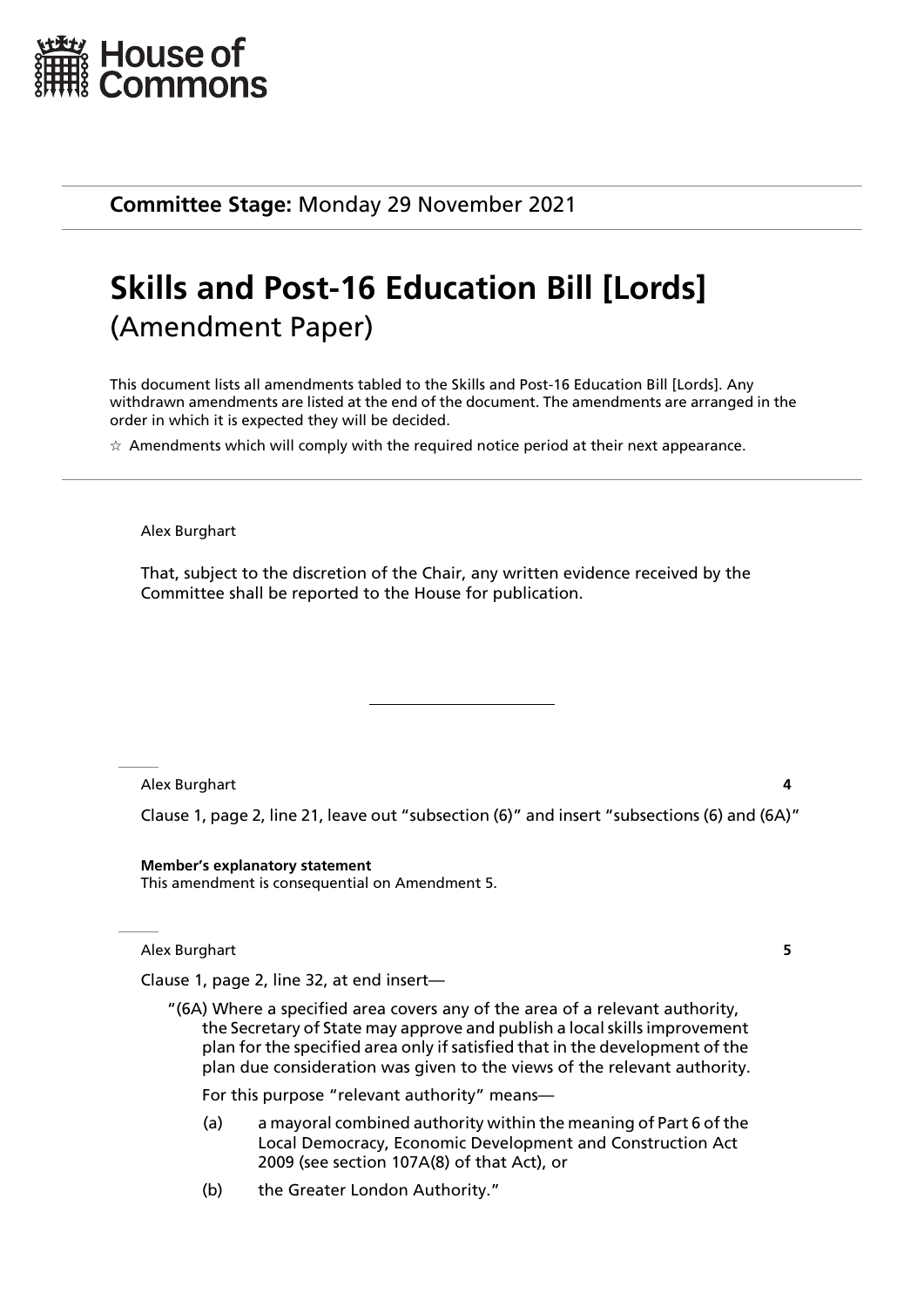The effect of this amendment is that the Secretary of State must be satisfied that due consideration has been given to the views of a mayoral combined authority or the Greater London Authority before approving a local skills improvement plan for an area that covers any of their area.

## Alex Burghart **6**

Clause 1, page 2, line 35, leave out from "body" to "for" in line 37

## **Member's explanatory statement**

The effect of this amendment is that a local skills improvement plan will be a plan developed by an employer representative body which is designated for a specified area. This amendment, together with Amendments 7, 8 and 9, reverse an amendment made at Lords Report.

## Alex Burghart **7**

Clause 1, page 2, line 40, leave out from beginning to "and" in line 6 on page 3

## **Member's explanatory statement**

This amendment amends the definition of local skills improvement plan with the effect that a plan for a specified area must draw on the views of employers operating within the specified area, and any other evidence. Amendments 6, 7, 8 and 9 reverse an amendment made at Lords Report.

Emma Hardy **27**

Clause 1, page 3, line 4, at end insert—

"(iv) groups representing the interests of people with disabilities,"

## **Member's explanatory statement**

This amendment intends to ensure that Local Skills Improvement Plans draw on the views of groups representing the interests of people with disabilities.

Mr Toby Perkins **33** Matt Western

 $\dot{\varphi}$  Clause 1, page 3, line 4, at end insert—

"(iv) Local Enterprise Partnerships and the skills and productivity board,"

## **Member's explanatory statement**

This amendment would require that local skills improvement plans draw on the views of Local Enterprise Partnerships and the skills productivity board, in addition to those bodies already set out in the subsection.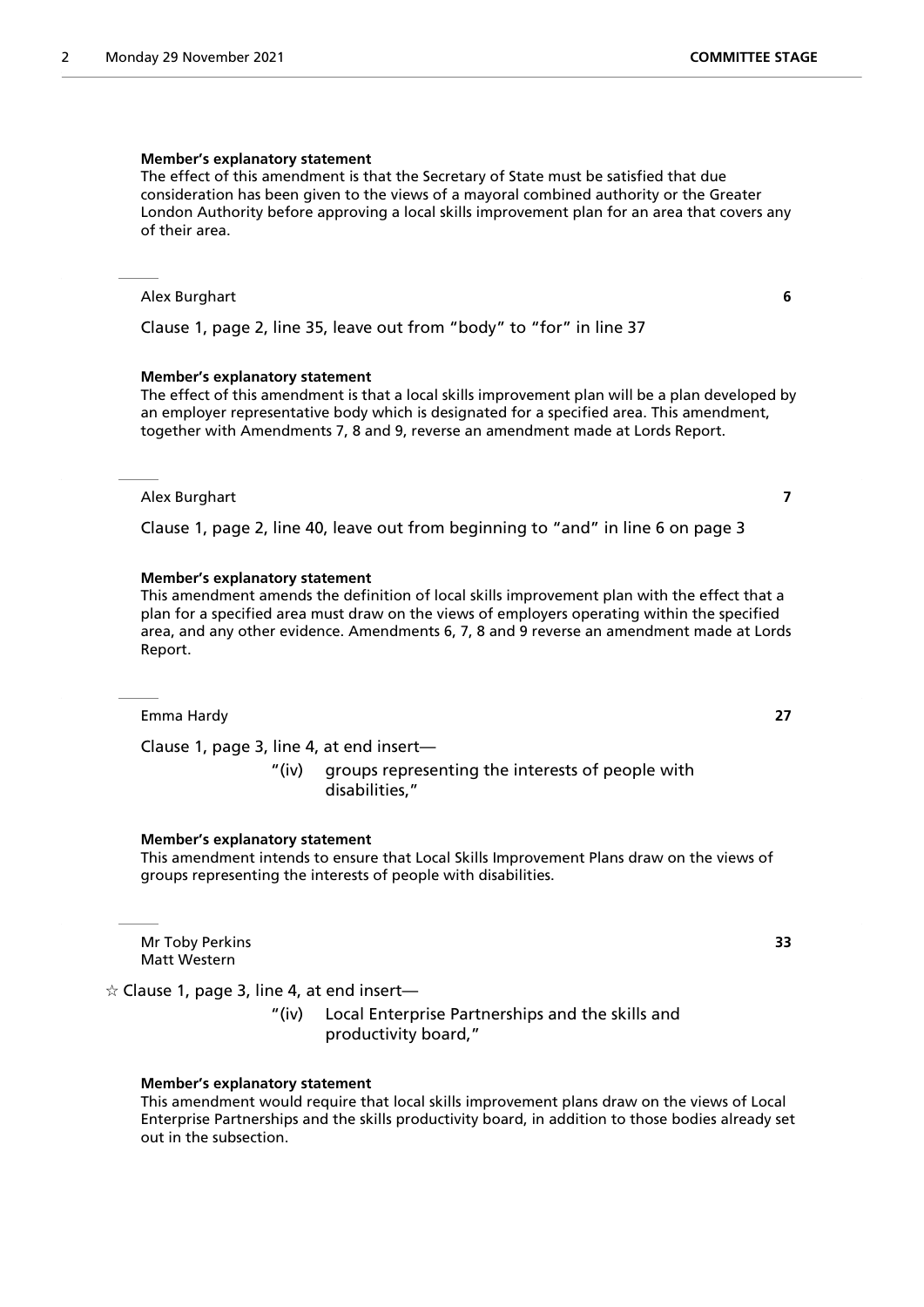| Sarah Champion<br>Marsha De Cordova<br>Paula Barker |                                        |                        |  |
|-----------------------------------------------------|----------------------------------------|------------------------|--|
| Tony Lloyd<br>lan Lavery                            |                                        |                        |  |
| Mr Virendra Sharma                                  |                                        |                        |  |
| <b>Ruth Cadbury</b><br>Kate Osborne                 | Rushanara Ali<br><b>Mr Clive Betts</b> | <b>Ms Marie Rimmer</b> |  |
|                                                     |                                        |                        |  |

Clause 1, page 3, line 6, after "evidence" insert ", including the views of relevant community groups including those representing the interests of disabled people,"

#### **Member's explanatory statement**

This amendment intends to ensure that the evidence informing LSIP development includes information directly relevant to improving the employment prospects of disabled people.

#### Alex Burghart **8**

Clause 1, page 3, line 8, leave out "by people resident"

#### **Member's explanatory statement**

This amendment requires the local skills improvement plan for a specified area to summarise skills, capabilities or expertise that are required in the specified area in general, rather than only by people resident in that area. Amendments 6, 7, 8 and 9 reverse an amendment made at Lords Report.

#### Alex Burghart **9**

Clause 1, page 3, line 9, leave out "and other local bodies"

#### **Member's explanatory statement**

This amendment means that a local skills improvement plan must identify actions that providers can take regarding certain post-16 technical education or training that they provide when making decisions about that education or training. Amendments 6, 7, 8 and 9 reverse an amendment made at Lords Report.

#### Alex Burghart **10**

Clause 1, page 3, line 10, after "any" insert "English-funded"

#### **Member's explanatory statement**

This amendment limits the post-16 technical education or training about which a local skills improvement plan must identify actions that can be taken to such education or training that is English-funded.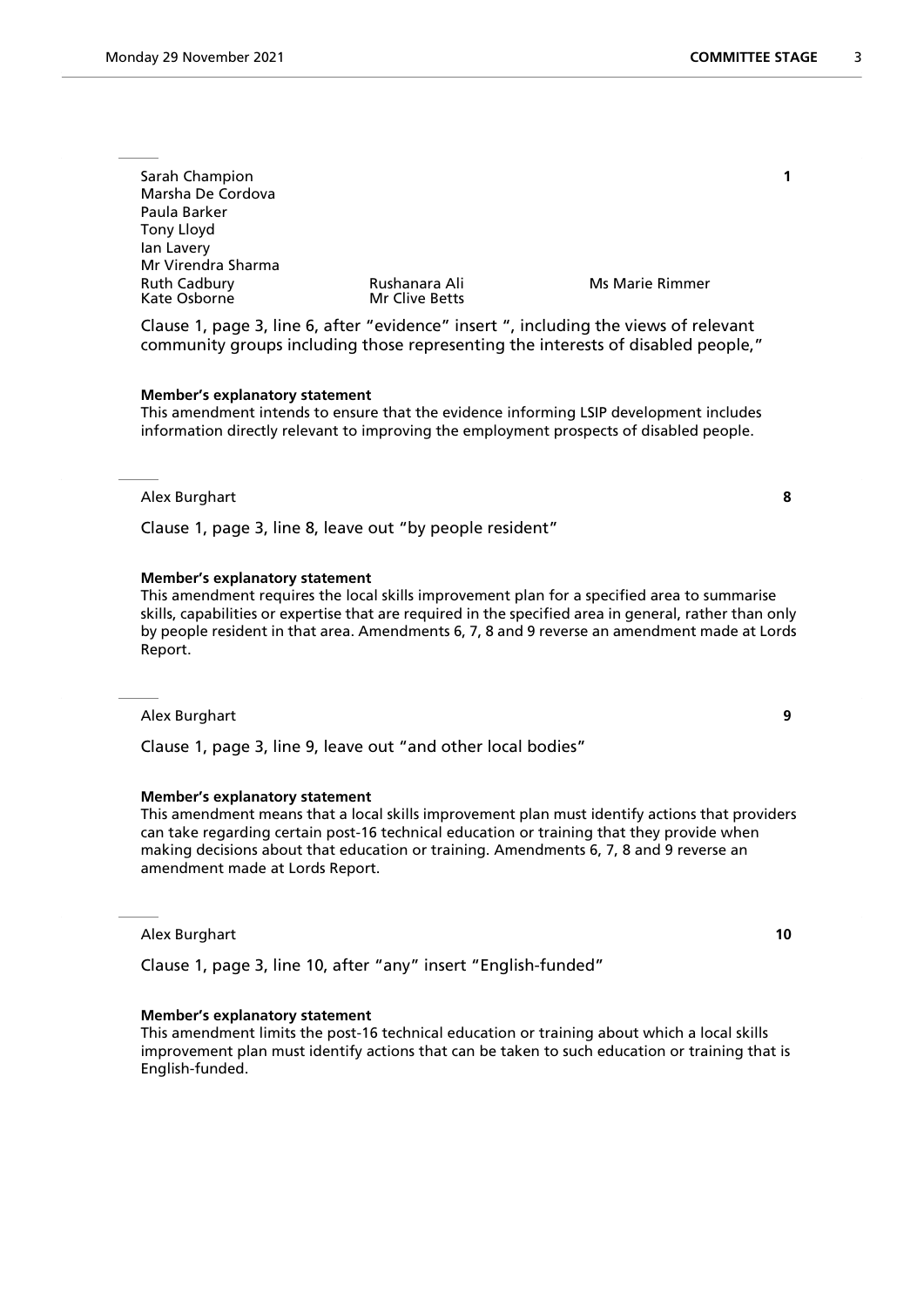| Sarah Champion<br>Marsha De Cordova<br>Paula Barker<br>Tony Lloyd<br>lan Lavery<br>Mr Virendra Sharma |                                 |                 |  |  |  |
|-------------------------------------------------------------------------------------------------------|---------------------------------|-----------------|--|--|--|
| <b>Ruth Cadbury</b><br>Kate Osborne                                                                   | Rushanara Ali<br>Mr Clive Betts | Ms Marie Rimmer |  |  |  |
|                                                                                                       |                                 |                 |  |  |  |
| Clause 1, page 3, line 12, at end insert-                                                             |                                 |                 |  |  |  |
| identifies actions to be taken to reduce the disability<br>"(d)                                       |                                 |                 |  |  |  |
| employment gap within the specified area."                                                            |                                 |                 |  |  |  |
|                                                                                                       |                                 |                 |  |  |  |
|                                                                                                       |                                 |                 |  |  |  |
| Member's explanatory statement                                                                        |                                 |                 |  |  |  |
| This amendment intends to ensure that the LSIP is used as a vehicle for improving the                 |                                 |                 |  |  |  |

## Emma Hardy **28**

Clause 1, page 3, line 12, at end insert—

employment prospects of disabled people.

"(d) identifies positive actions to reduce the disability employment gap within the specified area."

#### **Member's explanatory statement**

This amendment intends to ensure that Local Skills Improvement Plans identify positive actions to reduce the disability employment gap within the specified area covered by the Plans.

Mr Toby Perkins **34** Matt Western

 $\dot{\varphi}$  Clause 1, page 3, line 12, at end insert—

"(d) lists specific strategies to support learners who have or have previously had, a statement of Special Educational Need or an Education and Health Care Plan into employment, including but not limited to provision for supported internships."

#### **Member's explanatory statement**

This amendment would require that local skills improvement plans list specific strategies to support learners who have or have previously had, a statement of Special Educational Need or an Education and Health Care Plan into employment, including but not limited to provision for supported internships.

Mr Toby Perkins **38** Matt Western

 $\hat{\mathcal{A}}$  Clause 1, page 3, line 12, at end insert-

"(d) takes account of a provider of designated distance learning courses that are undertaken by residents of the specified area."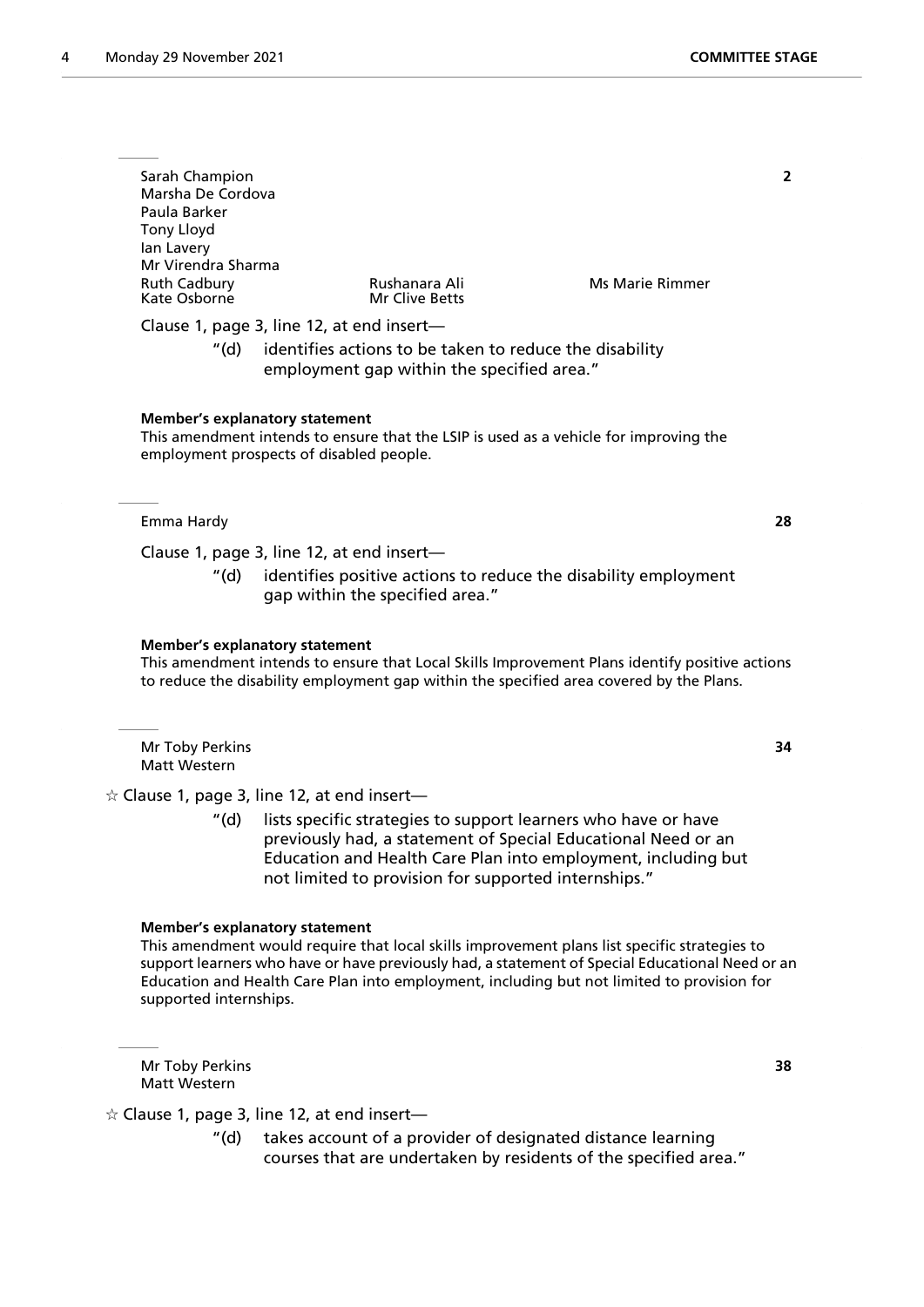This amendment would ensure that local skills improvement plans take account of distance learning providers.

Mr Toby Perkins **39** Matt Western

 $\alpha$  Clause 1, page 3, line 12, at end insert—

"(d) these conditions to include the requirement for the LSIP to give due regard to a national strategy for education and skills, which is agreed across the Department for Education, Department for Work and Pensions, Department for Business, Energy and Industrial Strategy, and the Department for Levelling Up Housing and Communities."

#### **Member's explanatory statement**

This amendment would require Government to have a national strategy for education and skills, which is agreed across DfE, DWP, BEIS and DLUHC for which LSIPs would have to take account of.

Mr Toby Perkins **40** Matt Western

 $\hat{\varphi}$  Clause 1, page 3, line 12, at end insert—

"(7A) The Secretary of State must prepare and publish guidance setting out the criteria used to determine the boundaries of a specified area for the purpose of this section."

#### **Member's explanatory statement**

This is a probing amendment regarding the criteria the Government will use to determine what constitutes "local".

Mr Toby Perkins **41** Matt Western

- $\hat{\mathcal{A}}$  Clause 1, page 3, line 12, at end insert-
	- "(7A) Before local skills improvement plans are introduced outside of trailblazer areas, the Secretary of State must publish guidance relating to their implementation, subject to consultation of all Mayoral Combined Authorities and, where there is not one, the relevant local authority."

#### **Member's explanatory statement**

This amendment seeks to ensure that local and combined authorities are consulted on the Government's plans for the roll out of local skills improvement plans and are in a position to highlight any issues before publication.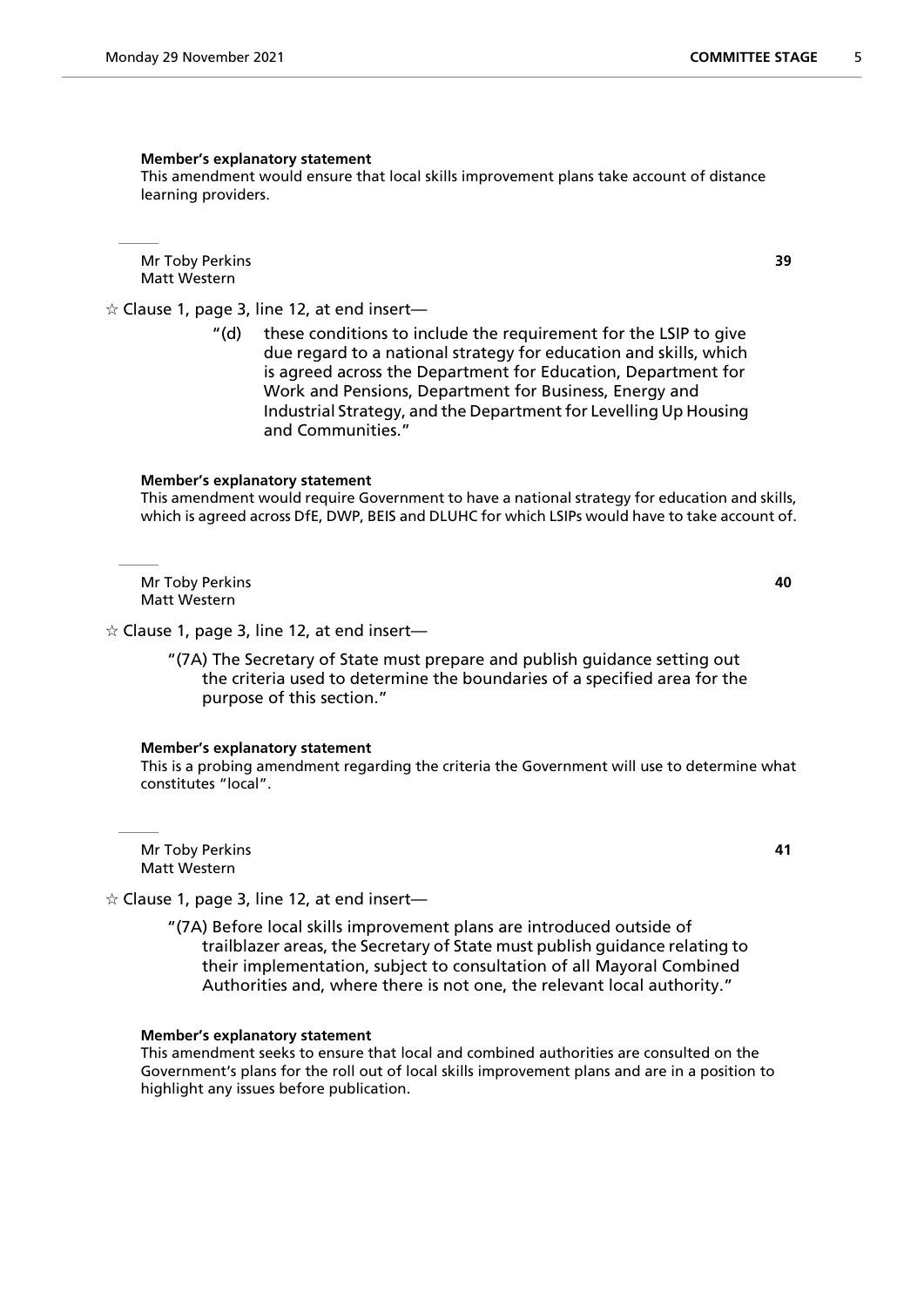Mr Toby Perkins **44** Matt Western

 $\dot{\varphi}$  Clause 1, page 3, line 12, at end insert—

"(7A) Colleges and other providers may propose revisions where they consider that the plans do not appropriately reflect the full diversity of priorities across the locality."

## **Member's explanatory statement**

This amendment would allow colleges and other providers to propose revisions to LSIPs if they consider that plans do not reflect the full diversity of priorities across the locality.

Mr Toby Perkins **35** Matt Western

 $\dot{\varphi}$  Clause 2, page 3, line 22, after "the" and before "employers" insert "public and private sector"

## **Member's explanatory statement**

This amendment would specify that employers operating within specified areas for the purposes of section 2(1)(a) can be both public and private sector.

Mr Toby Perkins **45** Matt Western

 $\dot{\varphi}$  Clause 2, page 3, line 22, leave out "reasonably"

#### **Member's explanatory statement**

This is a probing amendment to test how the Secretary of State will determine what mix of employers is considered "reasonably representative".

Mr Toby Perkins **36** Matt Western

 $\dot{\mathbf{r}}$  Clause 2, page 3, line 22, after "employers" insert ", local Further Education colleges, independent training providers, local authority (including Mayoral combined authorities) and Local enterprise partnerships"

## **Member's explanatory statement**

This amendment would add local Further Education college, independent raining providers, local authority (including Mayoral combined authorities) and Local enterprise partnerships to those of which employer representative bodies much be representative, in order to be designated as a representative body by the Secretary of State.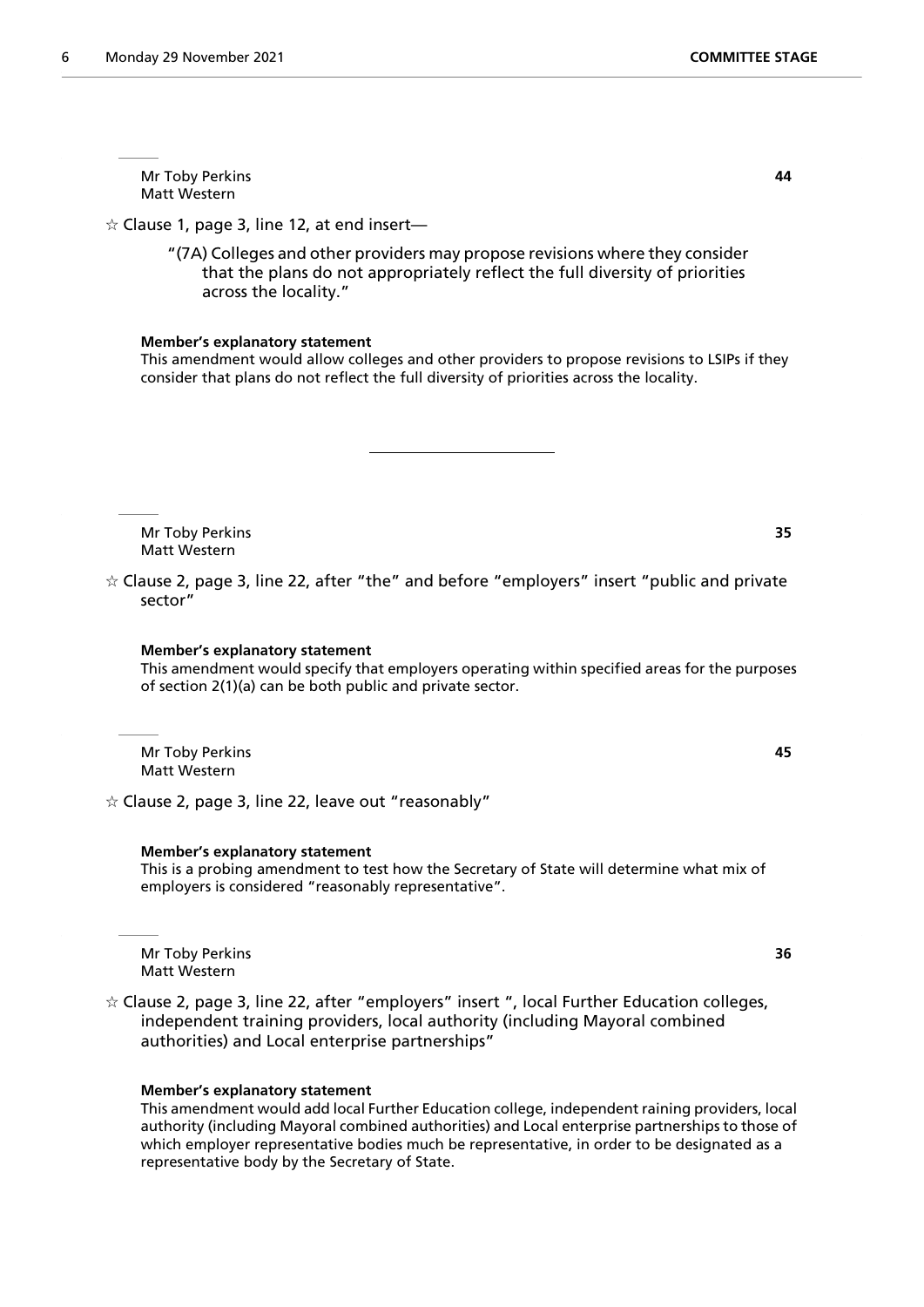Mr Toby Perkins **46** Matt Western

 $\dot{\varphi}$  Clause 2, page 3, line 23, after "area," insert "including the interests of small and medium sized enterprises, the self-employed and public and voluntary sector employers,"

#### **Member's explanatory statement**

This amendment seeks to ensure that employer representative boards include a wider range of local employer interests including small and medium sized enterprises, the self-employed, and public and third sector employers.

| Sarah Champion         |                     |                |  |
|------------------------|---------------------|----------------|--|
| Emma Hardy             |                     |                |  |
| Marsha De Cordova      |                     |                |  |
| Paula Barker           |                     |                |  |
| Tony Lloyd             |                     |                |  |
| lan Lavery             |                     |                |  |
| Mr Virendra Sharma     | <b>Ruth Cadbury</b> | Rushanara Ali  |  |
| <b>Ms Marie Rimmer</b> | Kate Osborne        | Mr Clive Betts |  |
|                        |                     |                |  |

Clause 2, page 3, line 23, at end insert—

"(iii) the body is composed of employers who demonstrate reputable practice in relation to equality and diversity in employment, including in relation to disability, and"

#### **Member's explanatory statement**

This amendment intends to ensure that members of the body with primary responsibility for creating the LSIP have sufficient understanding of and commitment to equality and diversity, including in relation to disability, to enable them to create an inclusive plan.

Mr Toby Perkins **37** Matt Western

## $\dot{\varphi}$  Clause 2, page 3, line 23, at end insert—

"(iii) in the event that there is no body in the local area that is representative of the organisations listed under subsection (1)(a)(ii) the Secretary of State will instruct the Local Enterprise Partnership or Metro mayor to bring together a board which is representative of all the organisations outlined in subsection (1)(a)(ii), who will take on responsibility for drawing up the local skills improvement plan."

## **Member's explanatory statement**

This amendment places a duty on the Secretary of State, in the event that the Secretary of State is not satisfied that an eligible body is not reasonably representative of the employers operating within the specified area.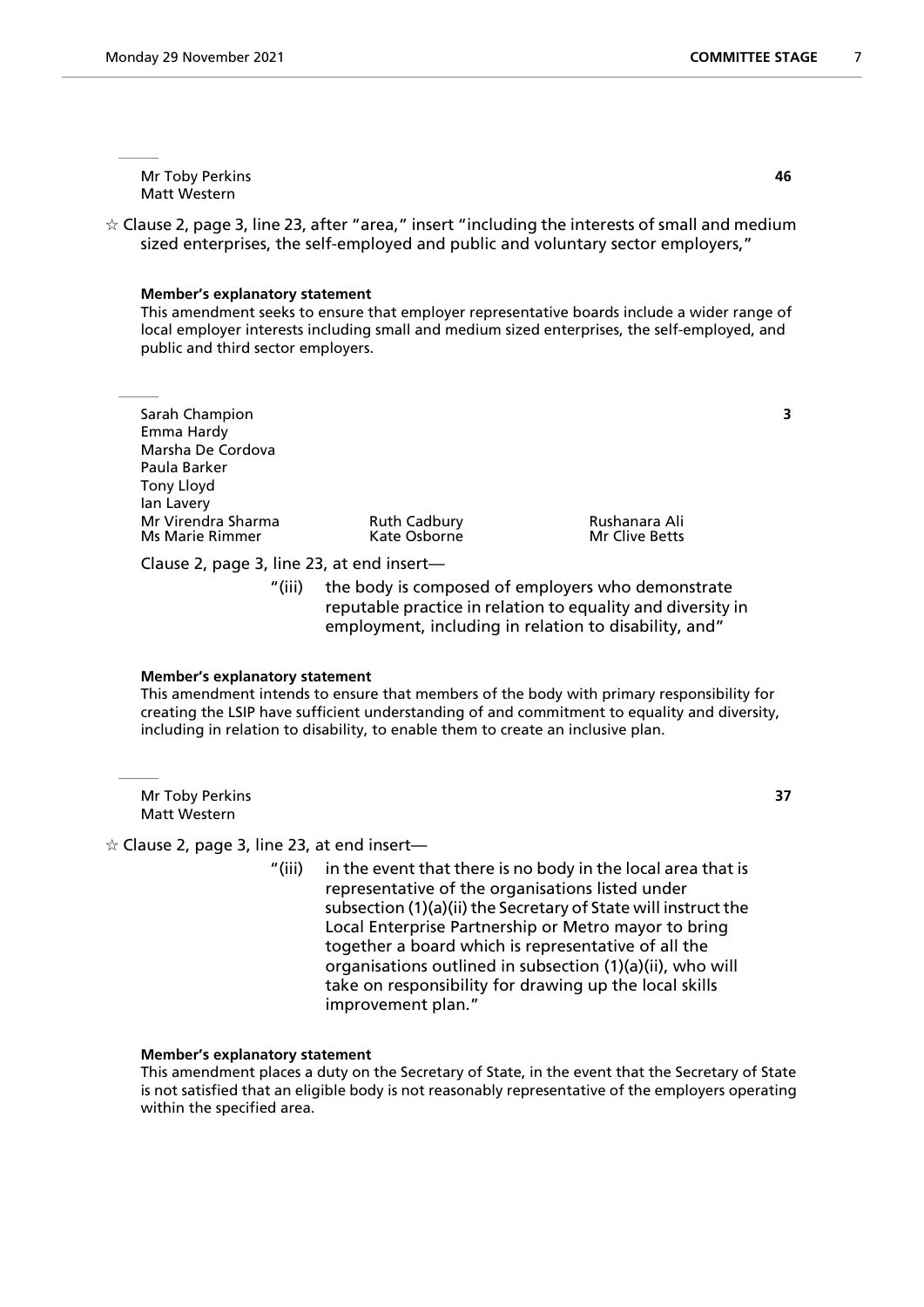Mr Toby Perkins **42** Matt Western

 $\dot{\varphi}$  Clause 2, page 3, line 25, at end insert—

"(c) the Secretary of State has received in writing the consent of the relevant local authority or Mayoral Combined Authority."

## **Member's explanatory statement**

This amendment provides for local authorities to give consent in the designation of employer representative bodies.

Mr Toby Perkins **43** Matt Western

- $\dot{\varphi}$  Clause 2, page 3, line 27, leave out "as the Secretary of State considers appropriate" and insert ", including—
	- "(a) the requirement for the local skills improvement plan to give due regard to relevant national and regional strategies, including in respect of the Decarbonisation Strategy,
	- (b) a requirement for employer representative bodies to publish a conflicts of interest policy for all those involved in approving plans or allocating funds which records actual or perceived conflicts of interests, and
	- (c) anything else the Secretary of State considers appropriate."

## **Member's explanatory statement**

This amendment sets out conditions for employer representative bodies. The amendment would require that employer representative bodies publish a conflicts of interest policy and give regard to national strategies (including the Decarbonisation Strategy).

Alex Burghart **11**

Clause 4, page 5, line 35, after "institution" insert "in England"

#### **Member's explanatory statement**

Amendments 11, 12, 13 and 14 ensure that a relevant provider, to whom the duties in clause 1(4) apply, must be in England. This amendment ensures that, for an institution within the further education sector to be a relevant provider, it must be in England.

Alex Burghart **12**

Clause 4, page 5, line 38, leave out "a" and insert "an English"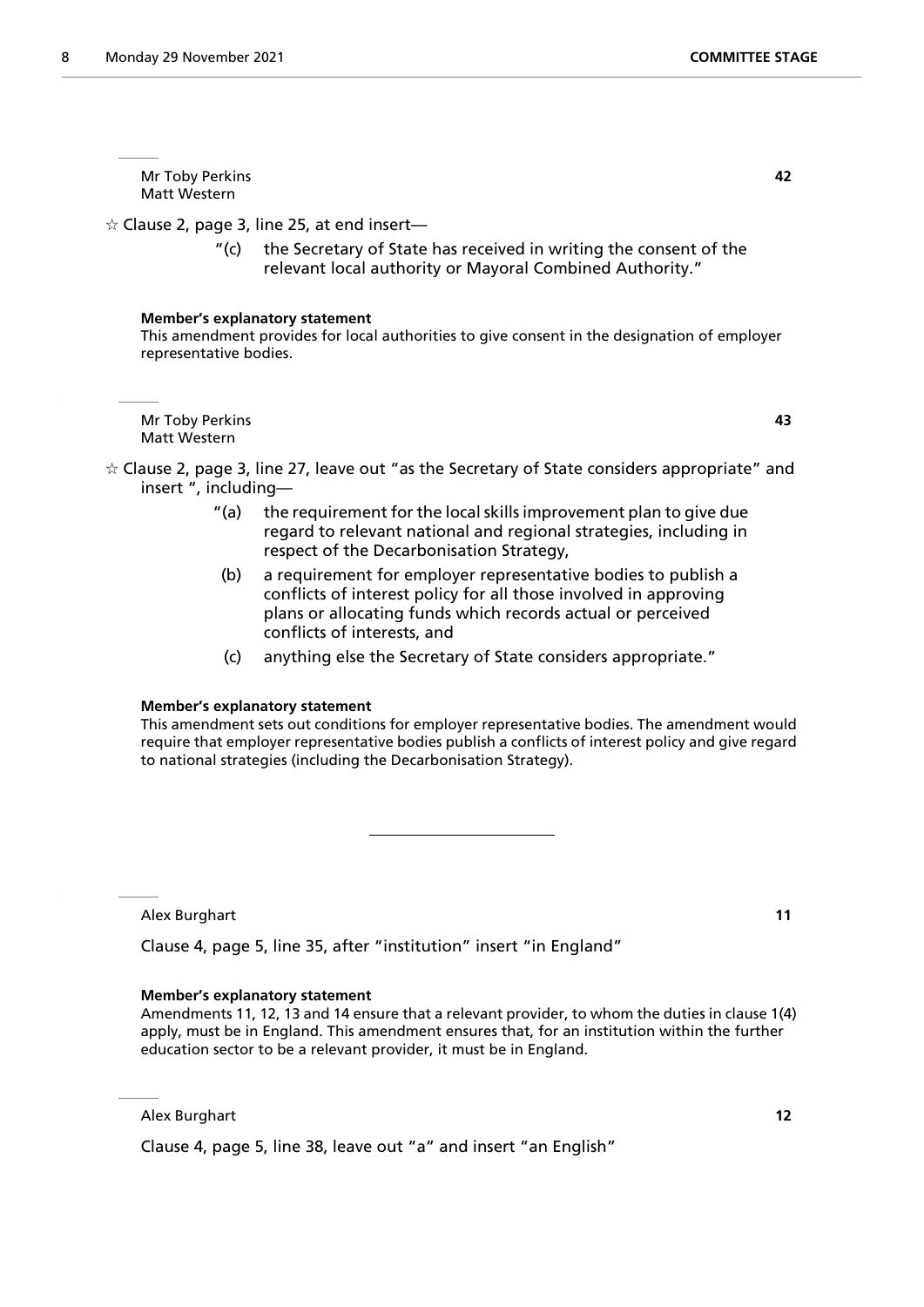See the explanatory statement for Amendment 11. This amendment ensures that a higher education provider will be a relevant provider only if it is an English higher education provider.

## Alex Burghart **13**

Clause 4, page 5, line 40, after "provider" insert "whose activities, so far as they relate to the provision of post-16 technical education or training, are carried on, or partly carried on, in England"

## **Member's explanatory statement**

See the explanatory statement for Amendment 11. This amendment ensures that an independent training provider is a relevant provider only if the provider's activities that relate to providing post-16 technical education or training are carried on, or partly carried on, in England.

## Alex Burghart **14**

Clause 4, page 5, line 41, at end insert "in England"

## **Member's explanatory statement**

See the explanatory statement for Amendment 11. This amendment ensures that the only schools that can be relevant providers by virtue of regulations under clause 4 are schools in England.

#### Alex Burghart **15**

Clause 4, page 6, line 9, leave out "in respect of which amounts are" and insert "funded, wholly or partly, by amounts"

## **Member's explanatory statement**

This amendment, together with Amendments 16 and 17, ensure that education or training is treated as English-funded where amounts are paid directly to providers of the education or training in accordance with regulations made by the Secretary of State (as, for example, where payments are made by the Student Loans Company).

#### Alex Burghart **16**

Clause 4, page 6, line 10, leave out "by the Secretary of State"

#### **Member's explanatory statement**

See the explanatory statement for Amendment 15.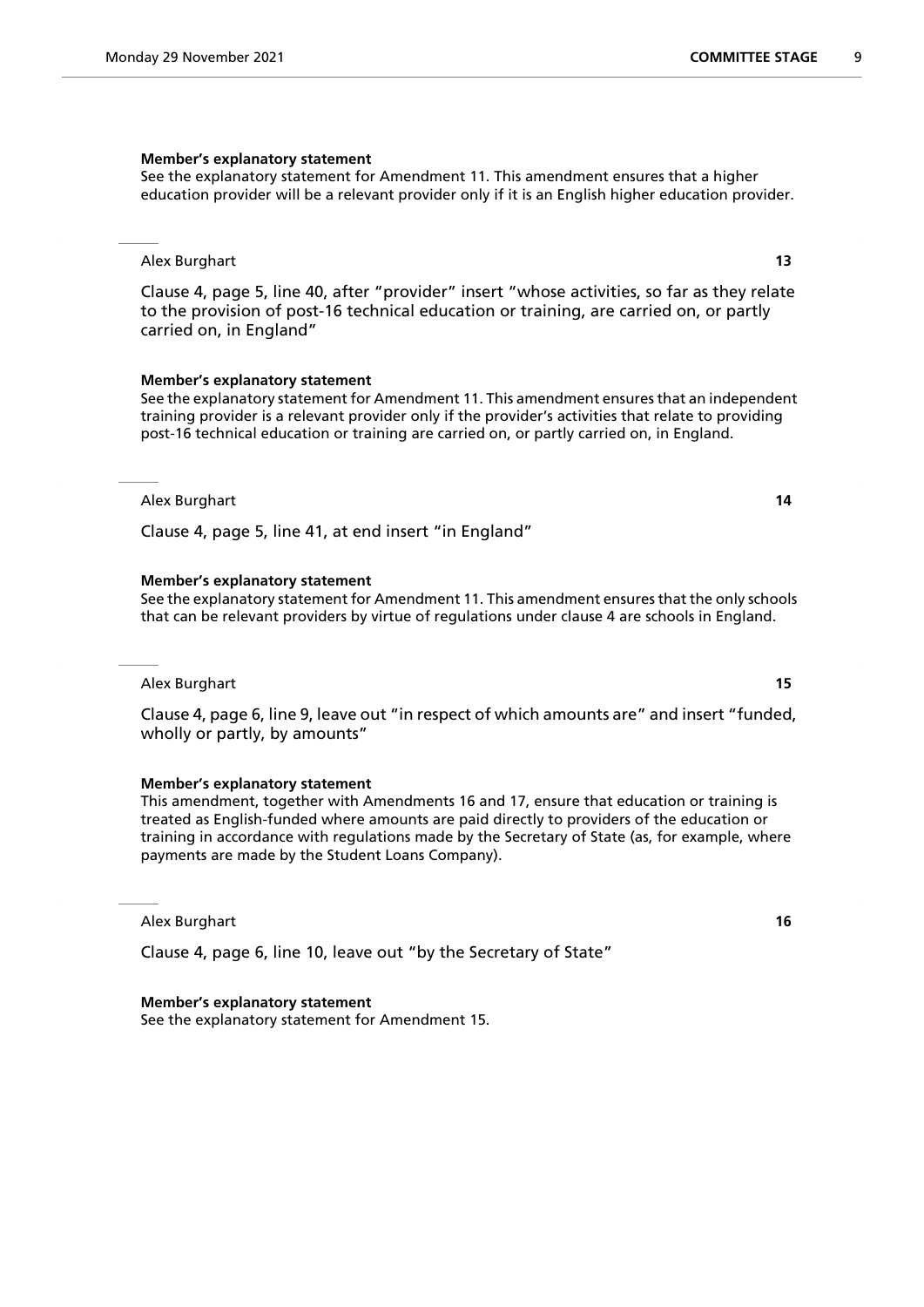Alex Burghart **17**

Clause 4, page 6, line 11, after "made" insert "by the Secretary of State"

#### **Member's explanatory statement**

See the explanatory statement for Amendment 15.

Mr Toby Perkins **32** Matt Western

 $\dot{\varphi}$  Clause 6, page 7, line 23, at end insert—

"(2A) The Institute shall perform a review of the operation of the apprenticeship levy, paying particular regard to ensuring that sufficient apprenticeships at level 3 and below are available."

#### **Member's explanatory statement**

This amendment would require the Institute to perform a review of the operation of the apprenticeship levy, and would require the Institute to pay particular regard to ensuring that sufficient apprenticeships at level 3 and below are available.

Mr Toby Perkins **47** Matt Western

 $\angle$  Clause 7, page 10, line 37, at end insert-

"(2A) Notwithstanding the provision in subsection (2), the Secretary of State will appoint by regulations a body other than the Institute to withdraw approval of a technical education qualification at Level 3."

#### **Member's explanatory statement**

This amendment requires the Secretary of State to appoint an alternative body to the Institute to approve the withdrawal of technical education qualifications at Level 3.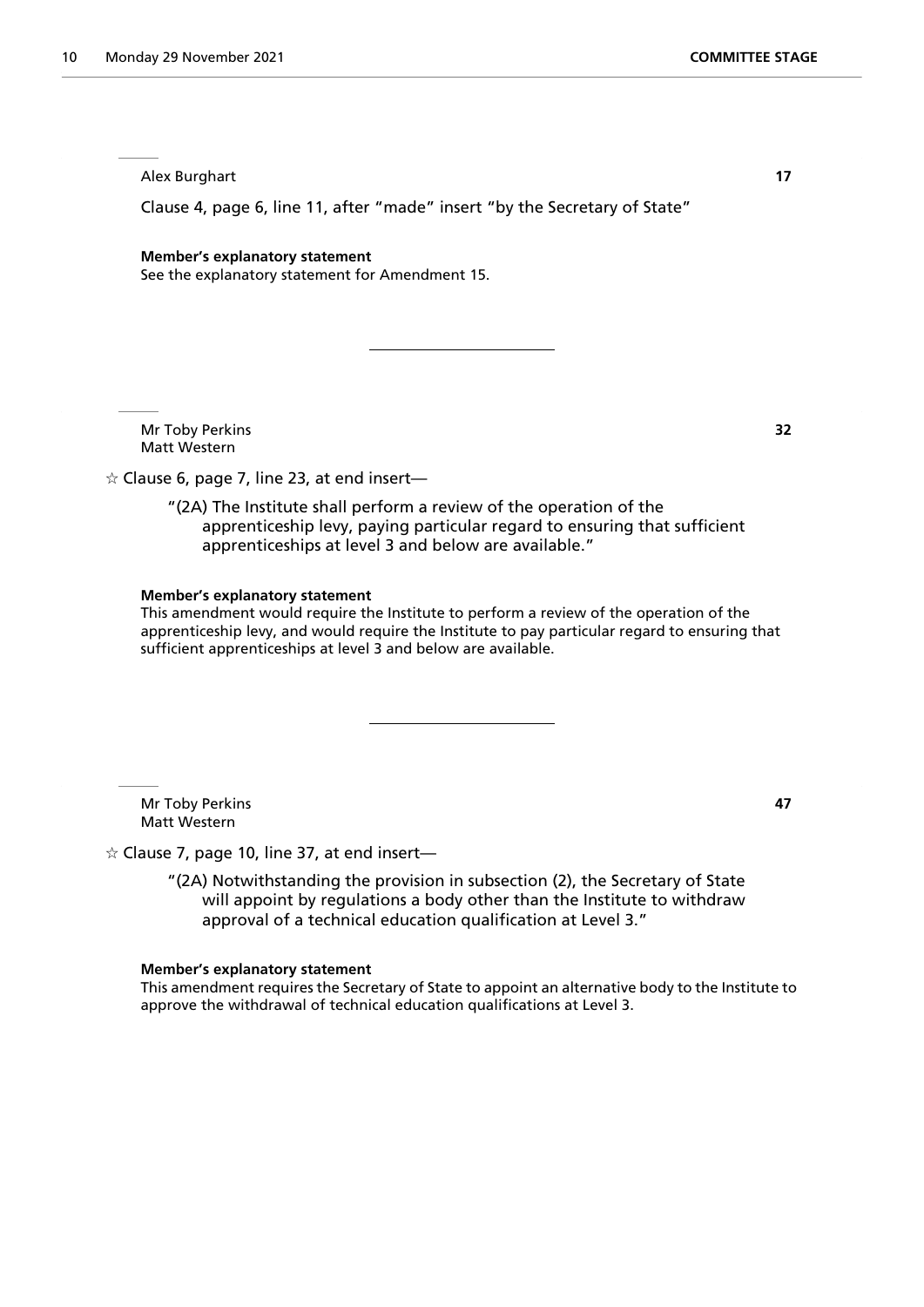Alex Burghart **18**

Clause 7, page 10, leave out lines 38 to 40

## **Member's explanatory statement**

This amendment leaves out subsection (3) of section A2D6 (approved technical education qualifications: approval and withdrawal) to be inserted into the Apprenticeships, Skills, Children and Learning Act 2009. The subsection was inserted at Lords Report.

Alex Burghart **19**

Clause 7, page 10, leave out lines 41 and 42

## **Member's explanatory statement**

This amendment leaves out subsection (4) of section A2D6 (approved technical education qualifications: approval and withdrawal) to be inserted into the Apprenticeships, Skills, Children and Learning Act 2009. The subsection was inserted at Lords Report.

Mr Toby Perkins **48** Matt Western

 $\dot{\varphi}$  Clause 7, page 11, line 19, at end insert—

- "(10) The Secretary of State must publish criteria to define what is meant by "high quality qualifications", which can be used as a framework for future deliberations about any defunding of qualifications.
- (11) Any future defunding of qualifications must be reviewed by an appointed independent panel of experts, against the criteria set out in subsection (10).
- (12) The Secretary of State must publish the proposed list of Level 3 vocational and technical qualifications which are proposed to be defunded, based on the criteria as set out in subsection (10), within 3 months of this Act receiving royal assent."

## **Member's explanatory statement**

This amendment would require the Secretary of State to publish the criteria for what they consider to be high quality qualifications worth funding and to set up an independent panel to determine this.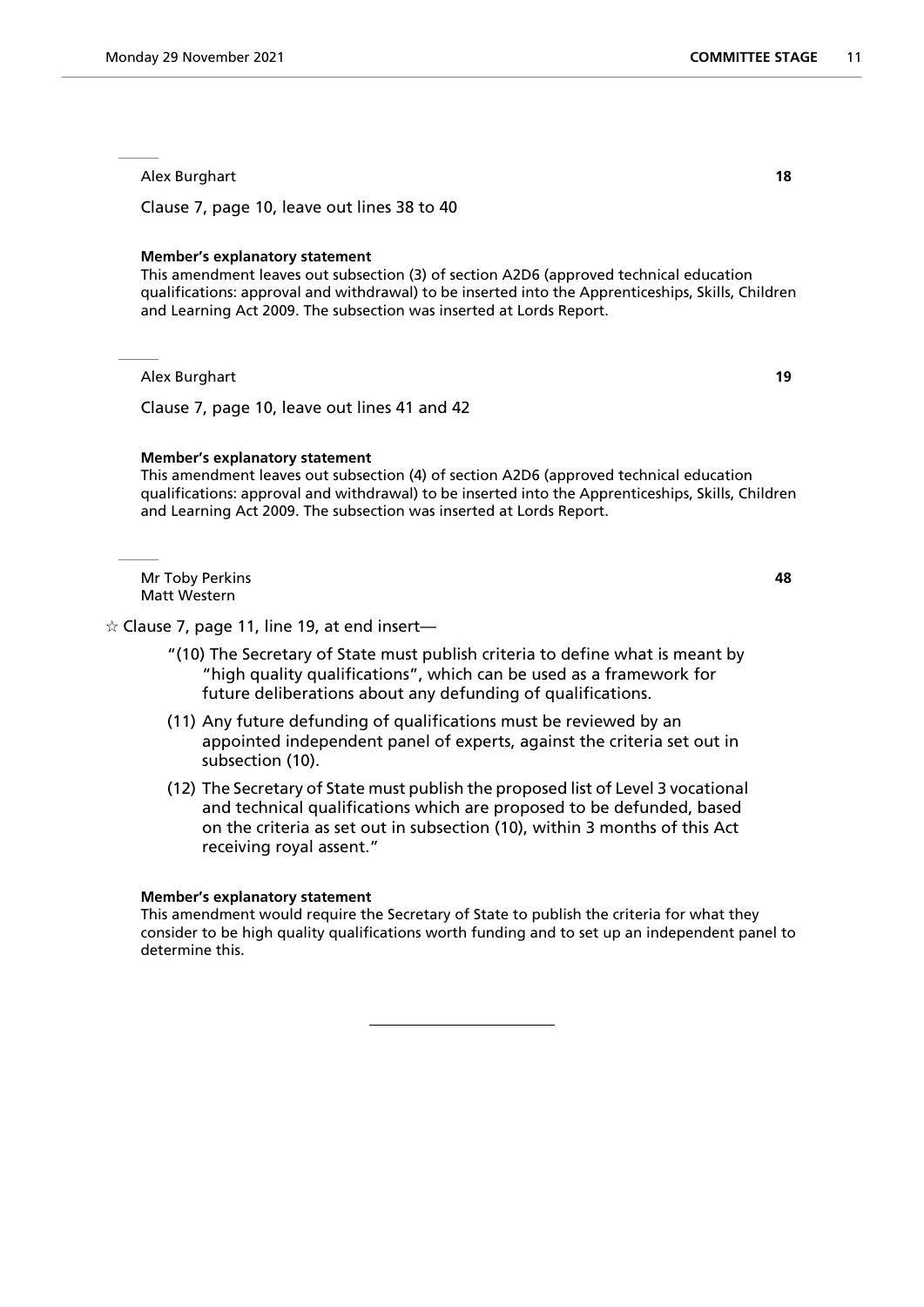Mr Toby Perkins **49** Matt Western

 $\dot{\varphi}$  Clause 10, page 14, line 17, leave out paragraph (a)

## **Member's explanatory statement**

This amendment would ensure Ofqual remains able to make a determination under subsection (1) in relation to accreditation requirements relating to approved technical education qualifications.

Alex Burghart **20**

Page 18, line 2, leave out Clause 14

## **Member's explanatory statement**

This amendment leaves out clause 14 of the Bill (amendments to section 42B of the Education Act 1997), which was inserted at Lords Report where it replaced the new clause (inserted immediately beforehand) "Information about technical education and training: access to English schools" which is now reinserted by NC1.

Alex Burghart **21**

Page 21, line 28, leave out Clause 17

#### **Member's explanatory statement**

This amendment leaves out clause 17 of the Bill (universal credit conditionality), which was inserted at Lords Report.

Mr Toby Perkins **50** Matt Western

 $\hat{\varphi}$  Clause 18, page 22, line 6, at end insert—

"(1A) The Secretary of State must also prepare and publish a review of student maintenance entitlements."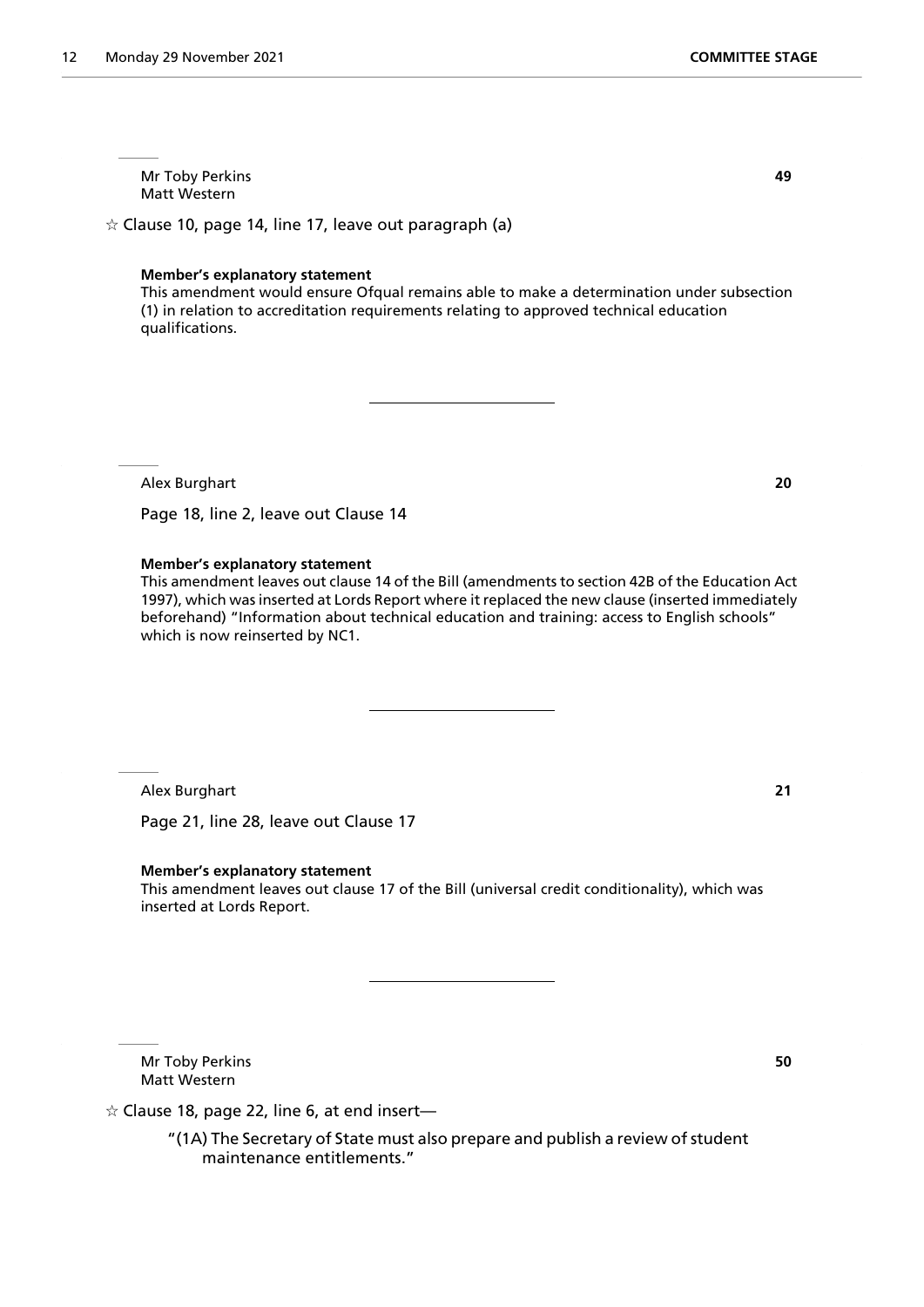This amendment would require the Secretary of State to review the maintenance support available to further education students and courses.

Alex Burghart **22**

Page 22, line 1, leave out Clause 18

#### **Member's explanatory statement**

This amendment leaves out clause 18 of the Bill (lifelong learning: review), which was inserted at Lords Report.

Alex Burghart **23**

Clause 19, page 22, line 34, leave out subsection (3)

## **Member's explanatory statement**

This amendment leaves out clause 19(3) of the Bill (regulations about courses of initial teacher training for further education to include provision about special educational needs awareness training), which was inserted at Lords Report.

Christian Wakeford **29**

 $\angle$  Clause 21, page 25, line 10, at end insert-

"(aa) for mayoral combined authorities or other authorities as defined by the Secretary of State, to keep a list of relevant education or training providers who meet the conditions specified by the authority in respect of that education or training;"

#### **Member's explanatory statement**

The effect of this amendment is that mayoral combined authorities or other authorities as defined by the Secretary of State will be able to establish a list of their own relevant education or training providers.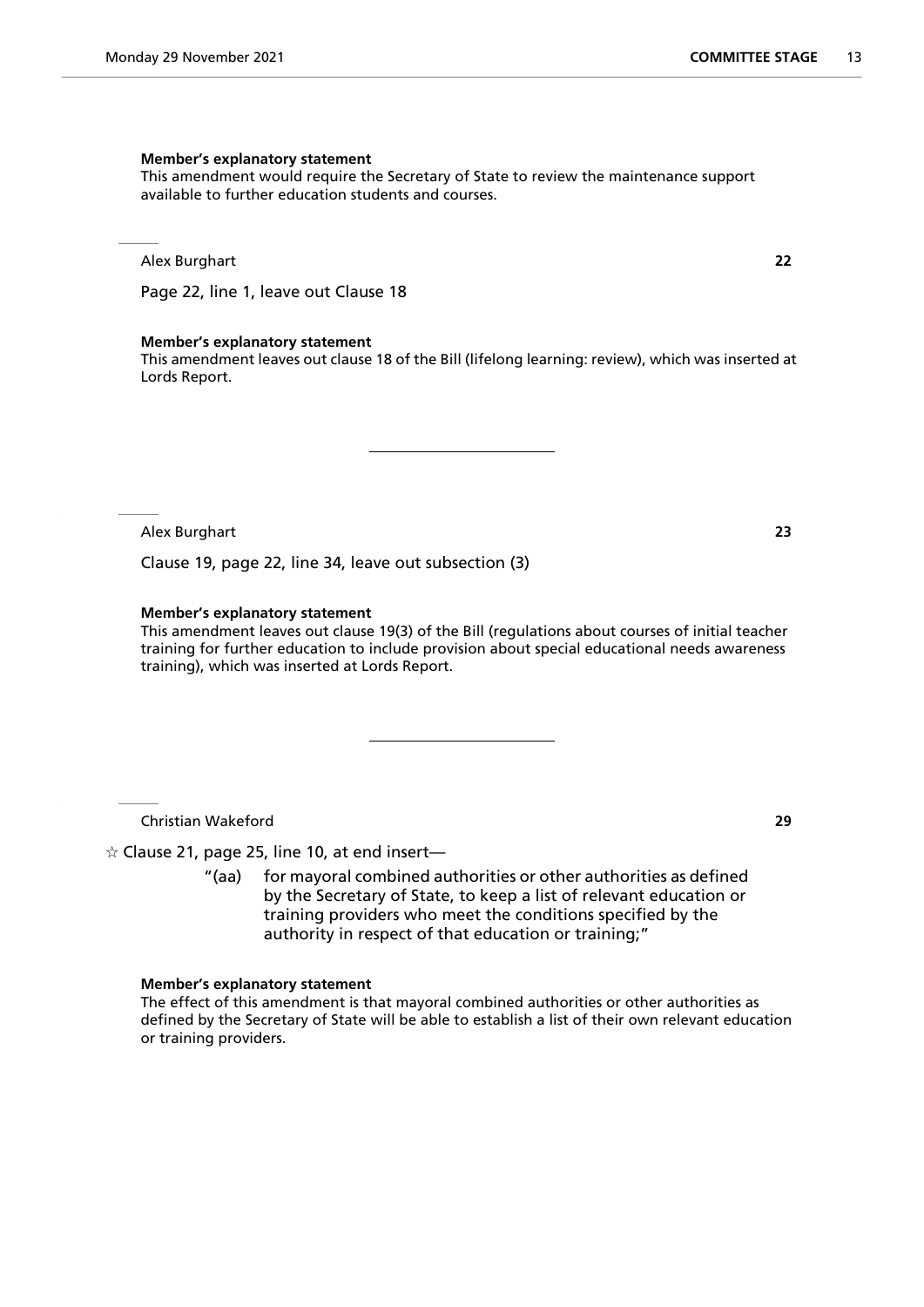Christian Wakeford **30**

 $\dot{\varphi}$  Clause 21, page 26, line 12, at end insert "including mayoral combined authorities or other funding authorities."

## **Member's explanatory statement**

This amendment is consequential on Amendment 29.

Christian Wakeford **31**

 $\dot{\varphi}$  Clause 22, page 27, line 8, after "(a)" insert "or (b)"

**Member's explanatory statement**

This amendment is consequential on Amendment 30.

Alex Burghart **24**

Clause 22, page 28, line 15, leave out from first "to" to "paid" in line 16 and insert "an agreement for the funding authority to provide funding to the provider includes a reference to an agreement or arrangements between the funding authority and the provider by virtue of which amounts can or must be"

#### **Member's explanatory statement**

This amendment makes clear that an agreement between the Secretary of State and an education provider that must be in place in order for student loans to be paid directly to the provider counts as "funding arrangements" for the purposes of clause 22. It also covers arrangements other than agreements.

Alex Burghart **25**

Page 30, line 14, leave out Clause 25

## **Member's explanatory statement**

This amendment leaves out clause 25 of the Bill (provision of opportunities for education and skills development), which was inserted at Lords Report.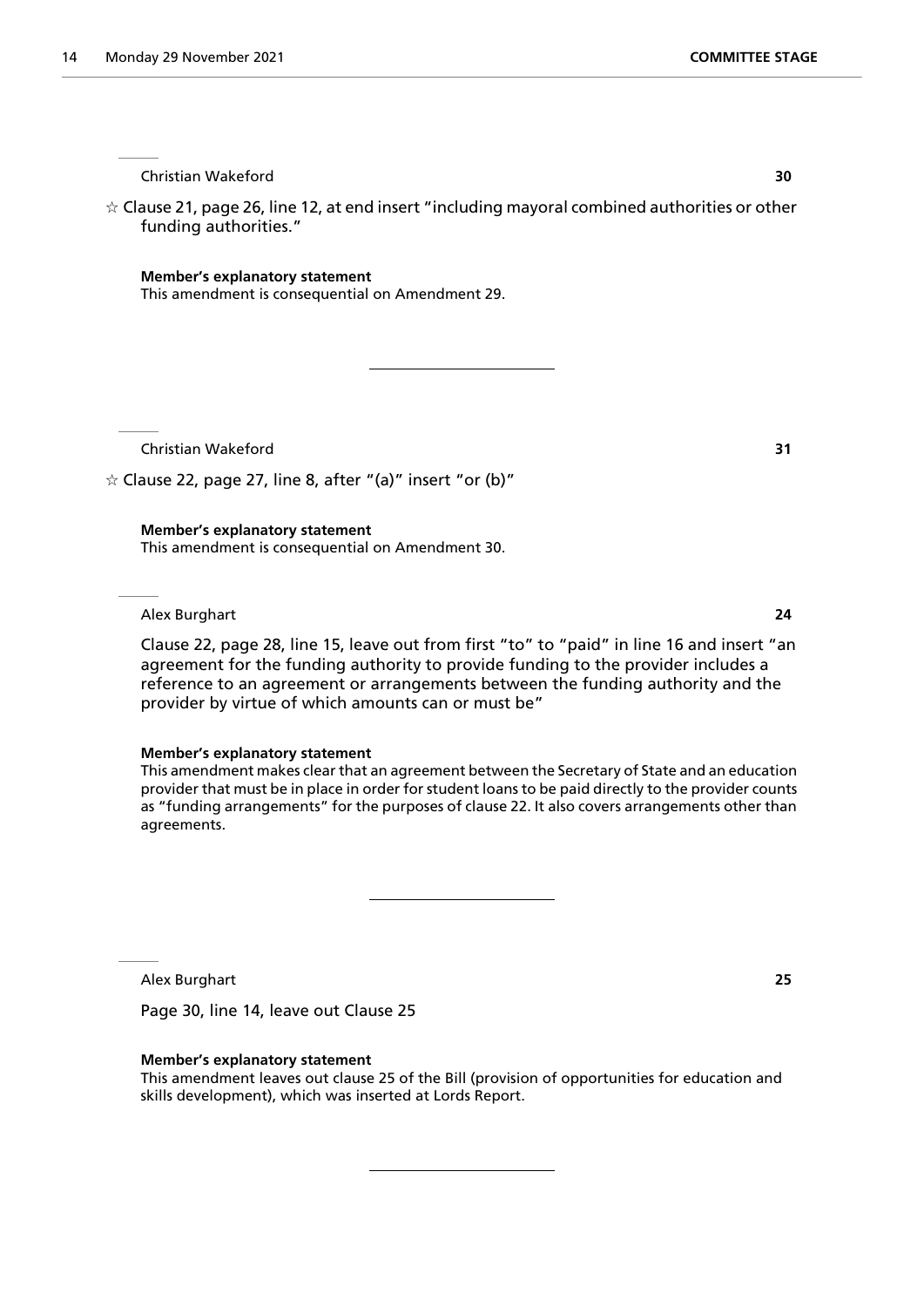Alex Burghart **26**

Clause 39, page 42, line 13, leave out subsection (2)

#### **Member's explanatory statement**

This amendment removes the privilege amendment inserted in the Lords.

Alex Burghart **NC1**

To move the following Clause—

## **"Information about technical education and training: access to English schools**

- (1) Section 42B of the Education Act 1997 (information about technical education: access to English schools) is amended as follows.
- (2) In subsection (1), for "is an opportunity" substitute "are opportunities".
- (3) After subsection (1) insert—
- "(1A) In complying with subsection (1), the proprietor must give access to registered pupils on at least one occasion during each of the first, second and third key phase of their education."
- (4) After subsection (2) insert—
- "(2A) The proprietor of a school in England within subsection (2) must—
	- (a) ensure that each registered pupil meets, during each of the first and second key phases of their education, at least one provider to whom access is given (or any other number of such providers that may be specified for the purposes of that key phase by regulations under subsection (8)), and
	- (b) ask providers to whom access is given to provide information that includes the following—
		- (i) information about the provider and the approved technical education qualifications or apprenticeships that the provider offers,
		- (ii) information about the careers to which those technical education qualifications or apprenticeships might lead,
		- (iii) a description of what learning or training with the provider is like, and
		- (iv) responses to questions from the pupils about the provider or approved technical education qualifications and apprenticeships.
- (2B) Access given under subsection (1) must be for a reasonable period of time during the standard school day."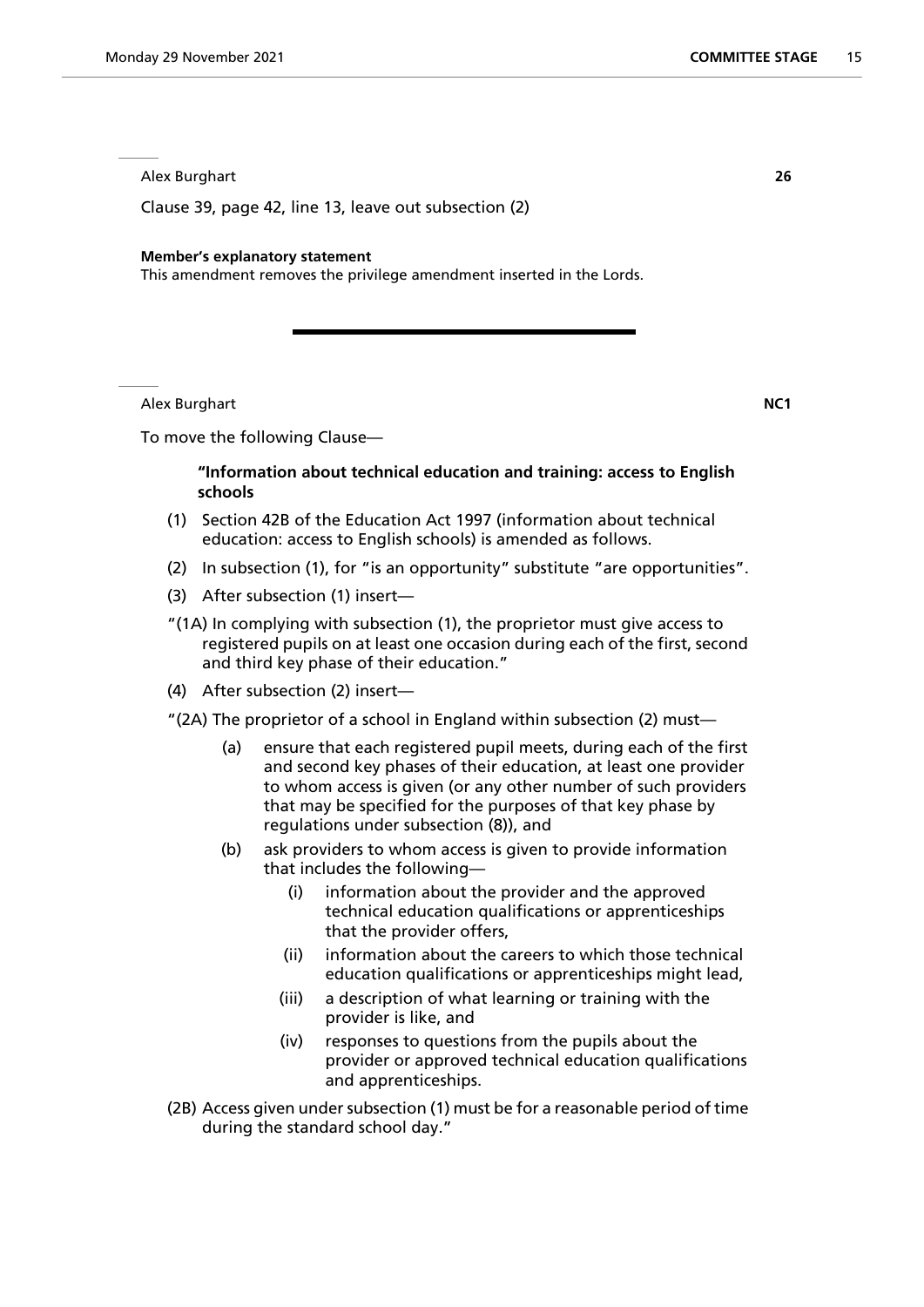- (5) In subsection (5)—
	- (a) in paragraph (c), at the end insert "and the times at which the access is to be given;";
	- (b) after paragraph (c) insert—
	- "(d) an explanation of how the proprietor proposes to comply with the obligations imposed under subsection (2A)."
- (6) In subsection (8), after "subsection (1)" insert "or (2A)".
- (7) After subsection (9) insert—

"(9A) For the purposes of this section—

- (a) the first key phase of a pupil's education is the period—
	- (i) beginning at the same time as the school year in which the majority of pupils in the pupil's class attain the age of 13, and
	- (ii) ending with 28 February in the following school year;
- (b) the second key phase of a pupil's education is the period—
	- (i) beginning at the same time as the school year in which the majority of pupils in the pupil's class attain the age of 15, and
	- (ii) ending with 28 February in the following school year;
- (c) the third key phase of a pupil's education is the period—
	- (i) beginning at the same time as the school year in which the majority of pupils in the pupil's class attain the age of 17, and
	- (ii) ending with 28 February in the following school year.""

## **Member's explanatory statement**

This new clause replaces clause 14. It removes requirements about university technical college access to pupils, requires access to pupils to be given in each key phase once (rather than three times), requires proprietors to ensure pupils meet at least one provider (or a prescribed number), and makes technical changes.

Emma Hardy **NC2**

To move the following Clause—

## **"Lifelong learning: special educational needs**

 When exercising functions under this Act, the Secretary of State must ensure that providers of further education are required to include special educational needs awareness training to all teaching staff to ensure that all staff are able to identify and adequately support those students who have special educational needs."

## **Member's explanatory statement**

This new clause would place a duty on the Secretary of State to ensure that there is adequate special educational needs training for teachers of students in further education.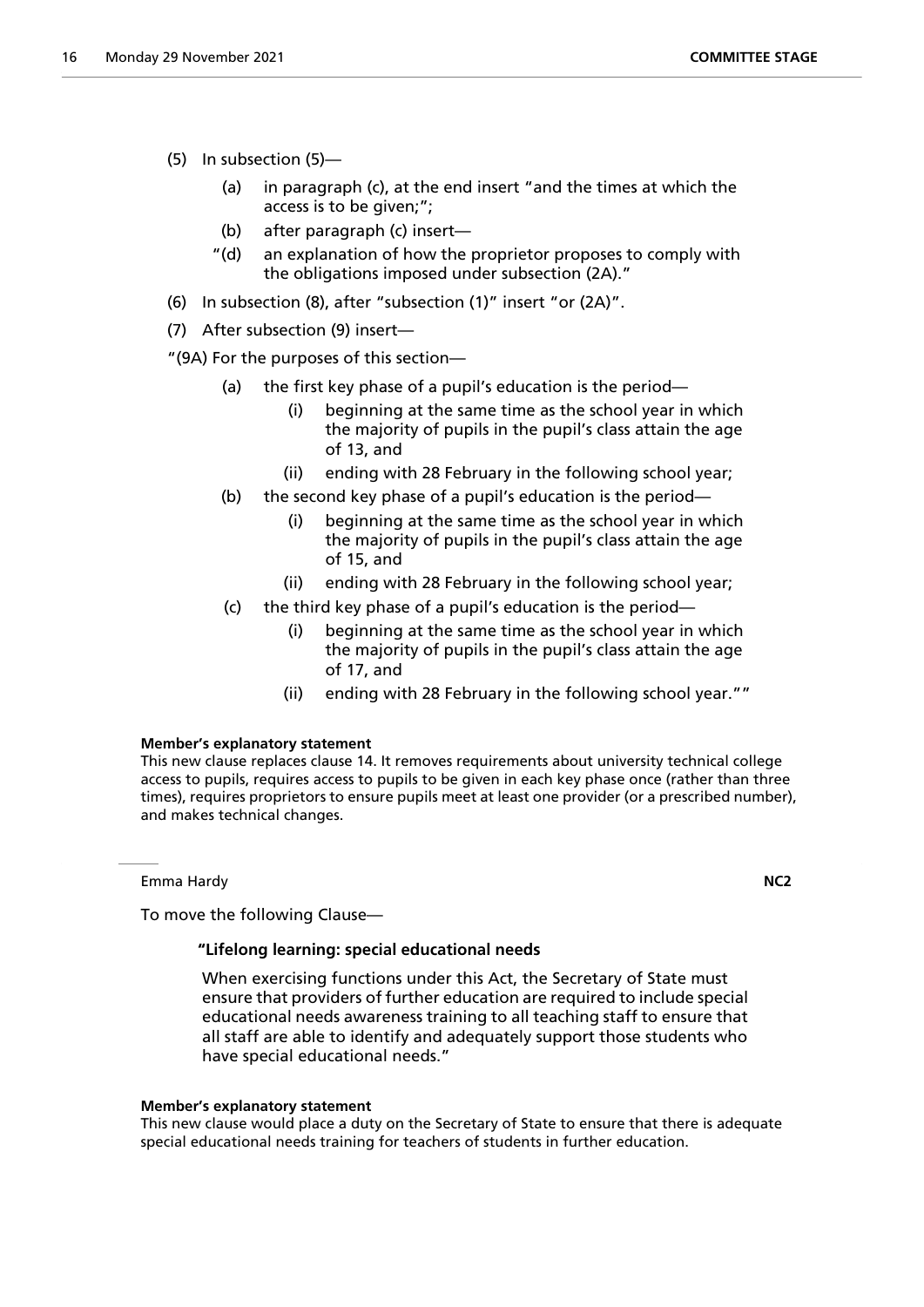Mr Toby Perkins **NC3** Matt Western

 $\dot{\varphi}$  To move the following Clause—

## **"Report on the performance of employer representative bodies**

- (1) Within six months of the passing of this Act, and every twelve months thereafter, the Secretary of State must publish a report on the performance of employer representative bodies and lay it before both Houses of Parliament.
- (2) Each report must contain a statement setting out—
	- (a) the role of employer representative bodies,
	- (b) the accountability of employer representative bodies,
	- (c) the cost of employer representative bodies,
	- (d) the number of employer representative bodies in England and the areas covered,
	- (e) the number of employer representative bodies that have been removed and the reason why.
- (3) Each report must contain an independent assessment of the impact of each employer representative body on—
	- (a) the development of local skills improvement plans, and
	- (b) local rates of participation in further education."

## **Member's explanatory statement**

This new clause requires the Secretary of State to publish and lay before both Houses of Parliament an annual report on employer representative bodies to allow for scrutiny of their role and performance.

**Stephen Timms NC4** 

 $\dot{\mathbf{r}}$  To move the following Clause—

## **"Access to Sharia-compliant lifelong learning loans**

- (1) The Secretary of State must make provision by regulations for Shariacompliant student finance to be made available as part of the lifelong learning entitlement.
- (2) Regulations under this section are to be made by statutory instrument, and a statutory instrument containing regulations under this section may not be made unless a draft of the instrument has been laid before, and approved by a resolution of, each House of Parliament."

#### **Member's explanatory statement**

This new clause allows the Secretary of State to make provision for Sharia-compliant LLE loans to ensure that the LLE is not a barrier to participation and upskilling.